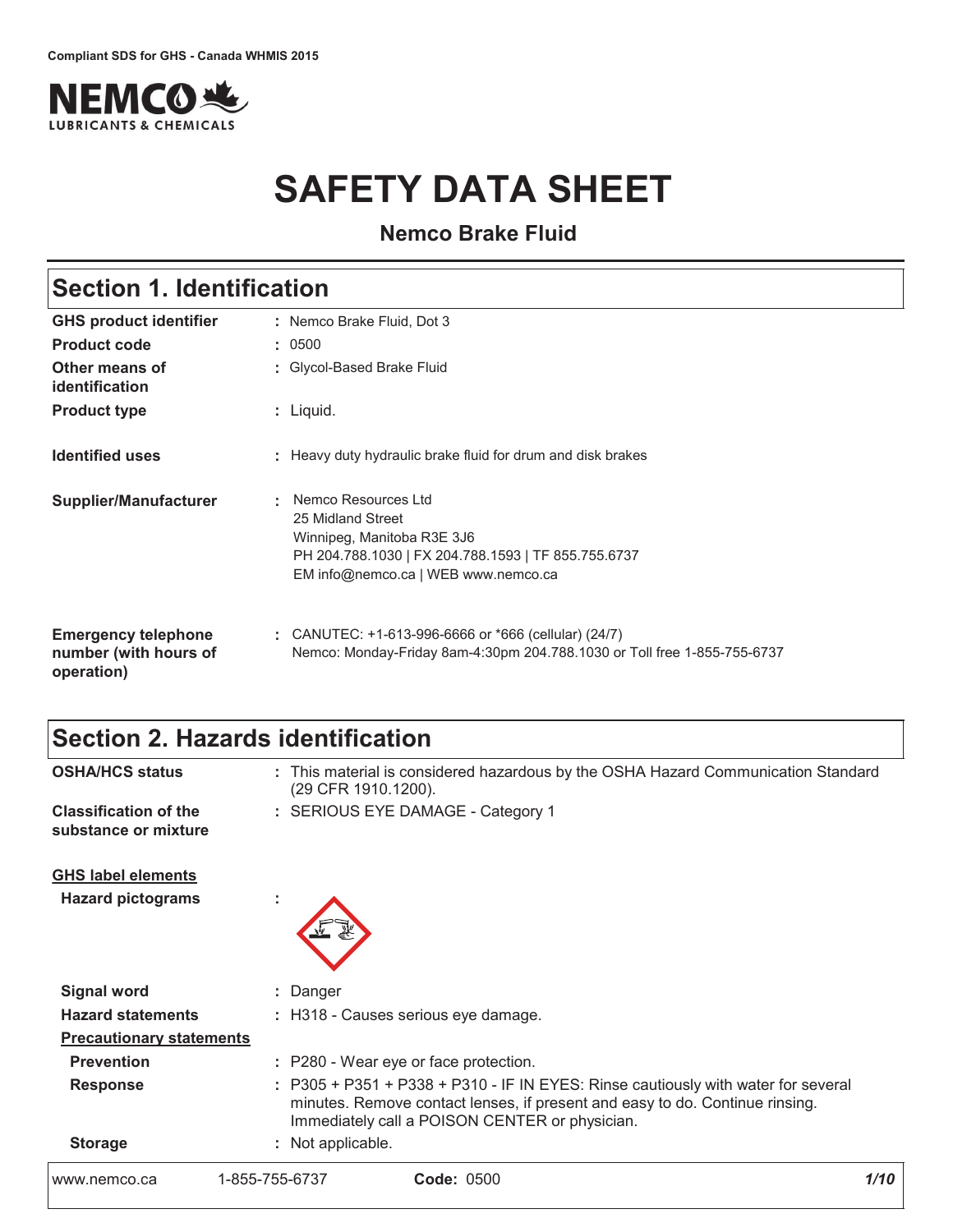

### **Section 2. Hazards identification**

| <b>Disposal</b>                                                | : Not applicable. |
|----------------------------------------------------------------|-------------------|
| <b>Physical hazards not</b><br>otherwise classified<br>(PHNOC) | : None known.     |
| <b>Health hazards not</b><br>otherwise classified<br>(HHNOC)   | : None known.     |

# Section 3. Composition/information on ingredients

| Substance/mixture                       | : Mixture                  |
|-----------------------------------------|----------------------------|
| Other means of<br><i>identification</i> | : Glycol-Based Brake Fluid |

#### **CAS number/other identifiers**

| <b>CAS number</b>   | : Not applicable. |
|---------------------|-------------------|
| <b>Product code</b> | : 0500            |

| Ingredient name                     | $\frac{9}{6}$ | <b>CAS number</b> |
|-------------------------------------|---------------|-------------------|
| 2-[2-(2-Butoxyethoxy)ethoxy]ethanol | ≥50 - ≤75     | 143-22-6          |
| 2.2' - Oxybisethanol                | $≥25 - ≤40$   | 111-46-6          |
| 2-(2-Propoxyethoxy)ethanol          | $≥25 - ≤50$   | 6881-94-3         |
| 2-(2-Butoxyethoxy)ethanol           | 210 - ≤20     | 112-34-5          |
| 2-(2-(2-Ethoxyethoxy)ethoxy)ethanol | 210 - ≤25     | 112-50-5          |

#### Any concentration shown as a range is to protect confidentiality or is due to batch variation.

There are no additional ingredients present which, within the current knowledge of the supplier and in the concentrations applicable, are classified as hazardous to health or the environment and hence require reporting in this section.

Occupational exposure limits, if available, are listed in Section 8.

### **Section 4. First aid measures**

#### Description of necessary first aid measures

| Eye contact         | : Get medical attention immediately. Call a poison center or physician. Immediately flush<br>eyes with plenty of water, occasionally lifting the upper and lower eyelids. Check for and<br>remove any contact lenses. Continue to rinse for at least 20 minutes. Chemical burns<br>must be treated promptly by a physician.                                                                                                                                                                                                                                                                                                        |
|---------------------|------------------------------------------------------------------------------------------------------------------------------------------------------------------------------------------------------------------------------------------------------------------------------------------------------------------------------------------------------------------------------------------------------------------------------------------------------------------------------------------------------------------------------------------------------------------------------------------------------------------------------------|
| Inhalation          | : Remove victim to fresh air and keep at rest in a position comfortable for breathing. If it<br>is suspected that fumes are still present, the rescuer should wear an appropriate mask<br>or self-contained breathing apparatus. If not breathing, if breathing is irregular or if<br>respiratory arrest occurs, provide artificial respiration or oxygen by trained personnel. It<br>may be dangerous to the person providing aid to give mouth-to-mouth resuscitation. If<br>unconscious, place in recovery position and get medical attention immediately. Maintain<br>an open airway. Get medical attention if symptoms occur. |
| <b>Skin contact</b> | : Get medical attention immediately. Call a poison center or physician. Flush<br>contaminated skin with plenty of water. Wash contaminated clothing thoroughly with<br>water before removing it, or wear gloves. Continue to rinse for at least 20 minutes.<br>Chemical burns must be treated promptly by a physician. Wash clothing before reuse.<br>Clean shoes thoroughly before reuse.                                                                                                                                                                                                                                         |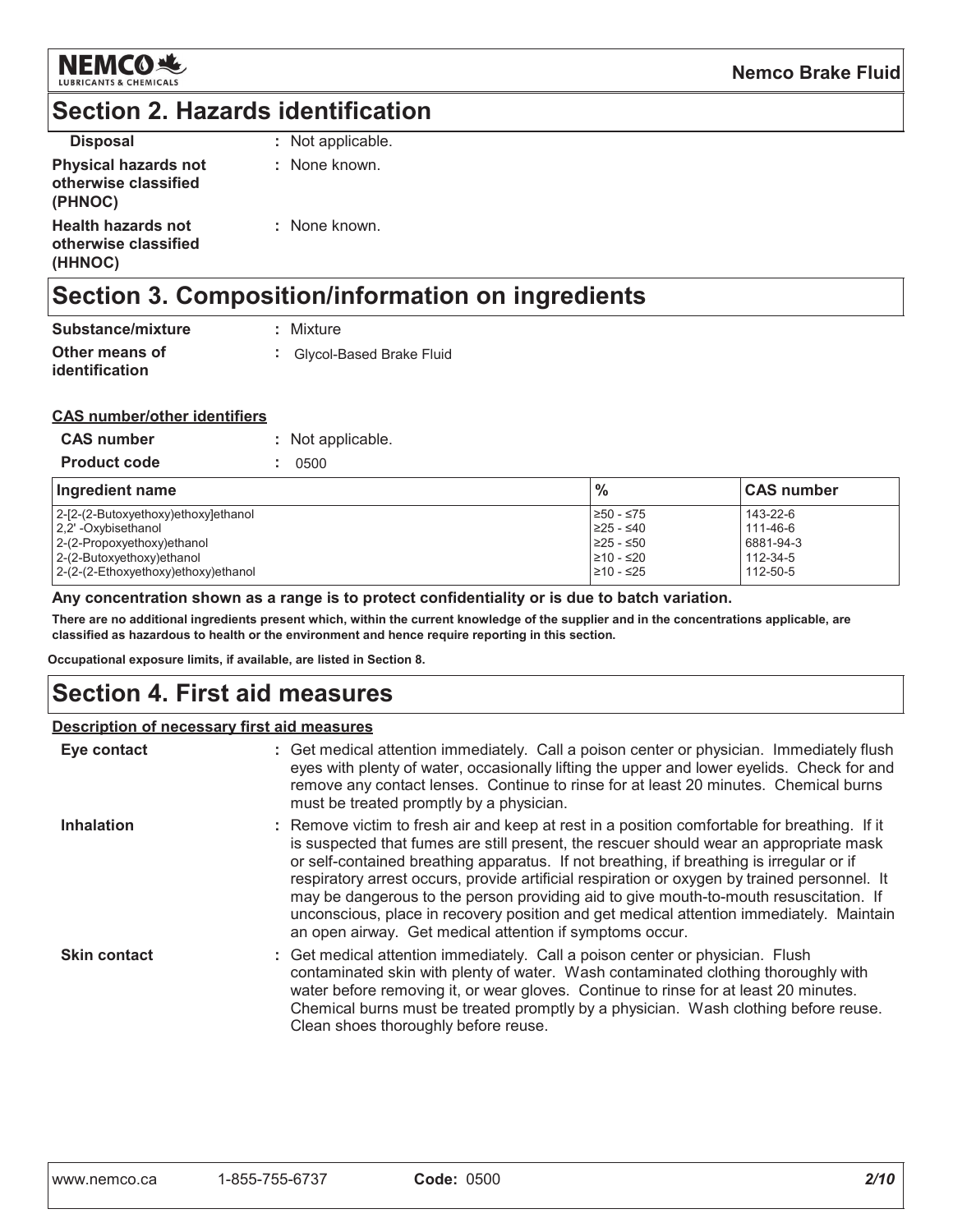

# **Section 4. First aid measures**

| Ingestion                                          | : Wash out mouth with water. Remove victim to fresh air and keep at rest in a position<br>comfortable for breathing. If material has been swallowed and the exposed person is                                                                                                                                                                                                                                   |
|----------------------------------------------------|-----------------------------------------------------------------------------------------------------------------------------------------------------------------------------------------------------------------------------------------------------------------------------------------------------------------------------------------------------------------------------------------------------------------|
|                                                    | conscious, give small quantities of water to drink. Stop if the exposed person feels sick<br>as vomiting may be dangerous. Do not induce vomiting unless directed to do so by<br>medical personnel. If vomiting occurs, the head should be kept low so that vomit does                                                                                                                                          |
|                                                    | not enter the lungs. Never give anything by mouth to an unconscious person. Get<br>medical attention if symptoms occur.                                                                                                                                                                                                                                                                                         |
| Most important symptoms/effects, acute and delayed |                                                                                                                                                                                                                                                                                                                                                                                                                 |
| <b>Potential acute health effects</b>              |                                                                                                                                                                                                                                                                                                                                                                                                                 |
| Eye contact                                        | : Causes serious eye damage.                                                                                                                                                                                                                                                                                                                                                                                    |
| <b>Inhalation</b>                                  | : No known significant effects or critical hazards.                                                                                                                                                                                                                                                                                                                                                             |
| <b>Skin contact</b>                                | : No known significant effects or critical hazards.                                                                                                                                                                                                                                                                                                                                                             |
| Ingestion                                          | : No known significant effects or critical hazards.                                                                                                                                                                                                                                                                                                                                                             |
| Over-exposure signs/symptoms                       |                                                                                                                                                                                                                                                                                                                                                                                                                 |
| Eye contact                                        | : Adverse symptoms may include the following:<br>pain                                                                                                                                                                                                                                                                                                                                                           |
|                                                    | watering<br>redness                                                                                                                                                                                                                                                                                                                                                                                             |
| <b>Inhalation</b>                                  | : No known significant effects or critical hazards.                                                                                                                                                                                                                                                                                                                                                             |
| <b>Skin contact</b>                                | : Adverse symptoms may include the following:<br>pain or irritation<br>redness<br>blistering may occur                                                                                                                                                                                                                                                                                                          |
| Ingestion                                          | : Adverse symptoms may include the following:<br>stomach pains                                                                                                                                                                                                                                                                                                                                                  |
|                                                    | Indication of immediate medical attention and special treatment needed, if necessary                                                                                                                                                                                                                                                                                                                            |
| Notes to physician                                 | : Treat symptomatically. Contact poison treatment specialist immediately if large<br>quantities have been ingested or inhaled.                                                                                                                                                                                                                                                                                  |
| <b>Specific treatments</b>                         | : No specific treatment.                                                                                                                                                                                                                                                                                                                                                                                        |
| <b>Protection of first-aiders</b>                  | : No action shall be taken involving any personal risk or without suitable training. If it is<br>suspected that fumes are still present, the rescuer should wear an appropriate mask or<br>self-contained breathing apparatus. It may be dangerous to the person providing aid to<br>give mouth-to-mouth resuscitation. Wash contaminated clothing thoroughly with water<br>before removing it, or wear gloves. |
| See toxicological information (Section 11)         |                                                                                                                                                                                                                                                                                                                                                                                                                 |

# **Section 5. Fire-fighting measures**

| <b>Extinguishing media</b>                           |                                                                 |
|------------------------------------------------------|-----------------------------------------------------------------|
| Suitable extinguishing<br>media                      | : Use an extinguishing agent suitable for the surrounding fire. |
| Unsuitable extinguishing<br>media                    | : None known.                                                   |
| <b>Specific hazards arising</b><br>from the chemical | : No specific fire or explosion hazard.                         |

| www.nemco.ca | 1-855-755-6737 | <b>Code: 0500</b> |
|--------------|----------------|-------------------|
|--------------|----------------|-------------------|

Г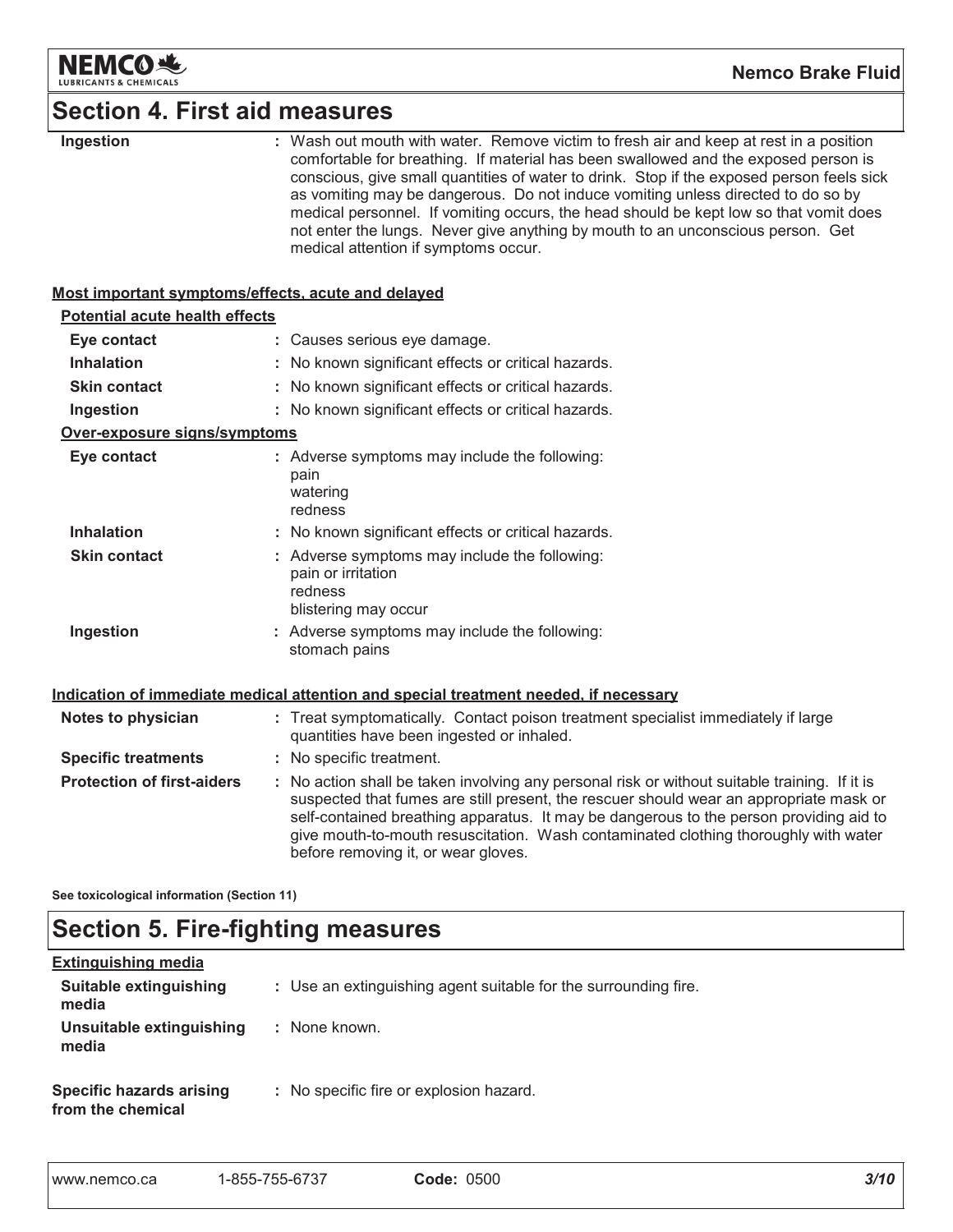

### **Section 5. Fire-fighting measures**

| <b>Hazardous thermal</b><br>decomposition products       | : Decomposition products may include the following materials:<br>carbon dioxide<br>carbon monoxide                                                                       |  |
|----------------------------------------------------------|--------------------------------------------------------------------------------------------------------------------------------------------------------------------------|--|
| Special protective actions<br>for fire-fighters          | : No special measures are required.                                                                                                                                      |  |
| <b>Special protective</b><br>equipment for fire-fighters | : Fire-fighters should wear appropriate protective equipment and self-contained breathing<br>apparatus (SCBA) with a full face-piece operated in positive pressure mode. |  |

### **Section 6. Accidental release measures**

| Personal precautions, protective equipment and emergency procedures |  |                                                                                                                                                                                                                                                                                               |
|---------------------------------------------------------------------|--|-----------------------------------------------------------------------------------------------------------------------------------------------------------------------------------------------------------------------------------------------------------------------------------------------|
| For non-emergency<br>personnel                                      |  | : Keep unnecessary and unprotected personnel from entering. Do not touch or walk<br>through spilled material. Do not breathe vapor or mist. Provide adequate ventilation.<br>Wear appropriate respirator when ventilation is inadequate. Put on appropriate<br>personal protective equipment. |
|                                                                     |  | For emergency responders : If specialized clothing is required to deal with the spillage, take note of any information in<br>Section 8 on suitable and unsuitable materials. See also the information in "For non-<br>emergency personnel".                                                   |
| <b>Environmental precautions</b>                                    |  | : Avoid dispersal of spilled material and runoff and contact with soil, waterways, drains<br>and sewers. Inform the relevant authorities if the product has caused environmental<br>pollution (sewers, waterways, soil or air).                                                               |
| Methods and materials for containment and cleaning up               |  |                                                                                                                                                                                                                                                                                               |
|                                                                     |  |                                                                                                                                                                                                                                                                                               |

**Spill** : Stop leak if without risk. Move containers from spill area. Approach release from upwind. Prevent entry into sewers, water courses, basements or confined areas. Wash spillages into an effluent treatment plant or proceed as follows. Contain and collect spillage with non-combustible, absorbent material e.g. sand, earth, vermiculite or diatomaceous earth and place in container for disposal according to local regulations (see Section 13). Dispose of via a licensed waste disposal contractor. Contaminated absorbent material may pose the same hazard as the spilled product. Note: see Section 1 for emergency contact information and Section 13 for waste disposal.

### Section 7. Handling and storage

#### **Precautions for safe handling**

| <b>Protective measures</b>                                         | : Put on appropriate personal protective equipment (see Section 8). Do not get in eyes or<br>on skin or clothing. Do not breathe vapor or mist. Do not ingest. If during normal use<br>the material presents a respiratory hazard, use only with adequate ventilation or wear<br>appropriate respirator. Keep in the original container or an approved alternative made<br>from a compatible material, kept tightly closed when not in use. Empty containers retain<br>product residue and can be hazardous. Do not reuse container. |
|--------------------------------------------------------------------|--------------------------------------------------------------------------------------------------------------------------------------------------------------------------------------------------------------------------------------------------------------------------------------------------------------------------------------------------------------------------------------------------------------------------------------------------------------------------------------------------------------------------------------|
| Advice on general<br>occupational hygiene                          | : Eating, drinking and smoking should be prohibited in areas where this material is<br>handled, stored and processed. Workers should wash hands and face before eating,<br>drinking and smoking. See also Section 8 for additional information on hygiene<br>measures.                                                                                                                                                                                                                                                               |
| Conditions for safe storage,<br>including any<br>incompatibilities | : Store in accordance with local regulations. Store in original container protected from<br>direct sunlight in a dry, cool and well-ventilated area, away from incompatible materials<br>(see Section 10) and food and drink. Store locked up. Keep container tightly closed<br>and sealed until ready for use. Containers that have been opened must be carefully<br>resealed and kept upright to prevent leakage. Do not store in unlabeled containers.<br>Use appropriate containment to avoid environmental contamination.       |
|                                                                    |                                                                                                                                                                                                                                                                                                                                                                                                                                                                                                                                      |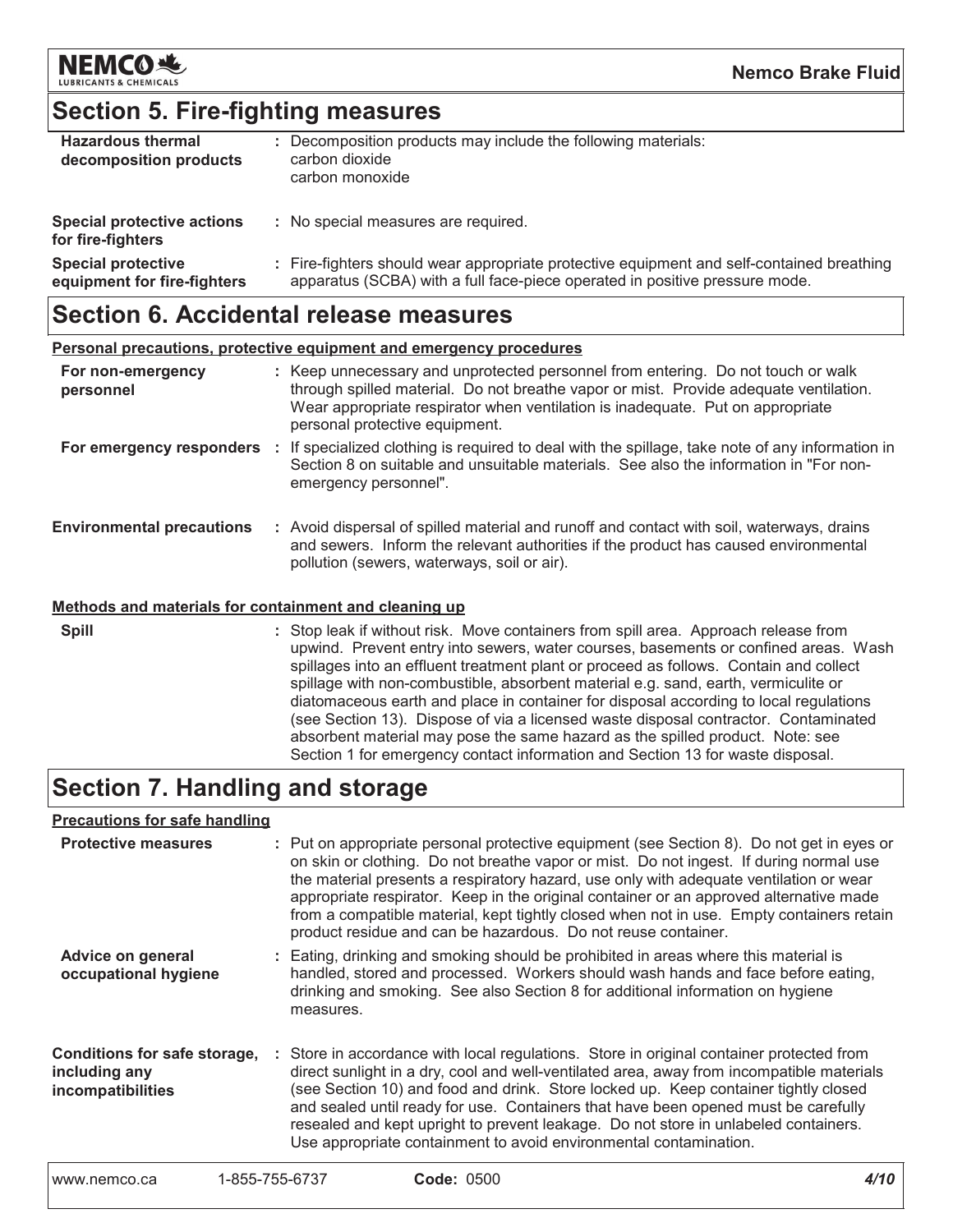

# Section 8. Exposure controls/personal protection

#### **Control parameters**

| <b>Occupational exposure limits</b>              |                                                          | TWA (8 hours) |               | $\overline{\text{STEL}}$ (15 mins) |     | <b>Ceiling</b>    |       |     |                   |       |                  |
|--------------------------------------------------|----------------------------------------------------------|---------------|---------------|------------------------------------|-----|-------------------|-------|-----|-------------------|-------|------------------|
| Ingredient                                       | List name                                                | ppm           | $mq/m3$ Other |                                    | ppm | mq/m <sup>3</sup> | Other | ppm | ma/m <sup>3</sup> | Other | <b>Notations</b> |
| 2.2' -Oxybisethanol<br>2-(2-Butoxyethoxy)ethanol | <b>IUS AIHA 10/2011</b><br>US ACGIH 3/2015<br>ION 7/2015 | 10<br>10      | 10            |                                    |     |                   |       |     |                   |       | [a<br>[a]        |

Form: [a]Inhalable fraction and vapor

| Appropriate engineering<br>controls       | : If user operations generate dust, fumes, gas, vapor or mist, use process enclosures,<br>local exhaust ventilation or other engineering controls to keep worker exposure to<br>airborne contaminants below any recommended or statutory limits.                                                                                                                                                                                                        |
|-------------------------------------------|---------------------------------------------------------------------------------------------------------------------------------------------------------------------------------------------------------------------------------------------------------------------------------------------------------------------------------------------------------------------------------------------------------------------------------------------------------|
| <b>Environmental exposure</b><br>controls | : Emissions from ventilation or work process equipment should be checked to ensure<br>they comply with the requirements of environmental protection legislation.                                                                                                                                                                                                                                                                                        |
| <b>Individual protection measures</b>     |                                                                                                                                                                                                                                                                                                                                                                                                                                                         |
| <b>Hygiene measures</b>                   | : Wash hands, forearms and face thoroughly after handling chemical products, before<br>eating, smoking and using the lavatory and at the end of the working period.<br>Appropriate techniques should be used to remove potentially contaminated clothing.<br>Wash contaminated clothing before reusing. Ensure that eyewash stations and safety<br>showers are close to the workstation location.                                                       |
| <b>Eye/face protection</b>                | Safety eyewear complying with an approved standard should be used when a risk<br>assessment indicates this is necessary to avoid exposure to liquid splashes, mists,<br>gases or dusts. If contact is possible, the following protection should be worn, unless<br>the assessment indicates a higher degree of protection: chemical splash goggles and/<br>or face shield. If inhalation hazards exist, a full-face respirator may be required instead. |
| <b>Skin protection</b>                    |                                                                                                                                                                                                                                                                                                                                                                                                                                                         |
| <b>Hand protection</b>                    | : Chemical-resistant, impervious gloves complying with an approved standard should be<br>worn at all times when handling chemical products if a risk assessment indicates this is<br>necessary.                                                                                                                                                                                                                                                         |
| <b>Body protection</b>                    | : Personal protective equipment for the body should be selected based on the task being<br>performed and the risks involved and should be approved by a specialist before<br>handling this product.                                                                                                                                                                                                                                                     |
| Other skin protection                     | : Appropriate footwear and any additional skin protection measures should be selected<br>based on the task being performed and the risks involved and should be approved by a<br>specialist before handling this product.                                                                                                                                                                                                                               |
| <b>Respiratory protection</b>             | : Based on the hazard and potential for exposure, select a respirator that meets the<br>appropriate standard or certification. Respirators must be used according to a<br>respiratory protection program to ensure proper fitting, training, and other important<br>aspects of use.                                                                                                                                                                     |

# Section 9. Physical and chemical properties

| www.nemco.ca          | 1-855-755-6737        | <b>Code: 0500</b> | 5/10 |
|-----------------------|-----------------------|-------------------|------|
| <b>Freezing point</b> | : $\leq 50^{\circ}$ C |                   |      |
| pH                    | : 7 to 11             |                   |      |
| <b>Odor threshold</b> | : Not available.      |                   |      |
| Odor                  | : Mild, sweet odor.   |                   |      |
| Color                 | : Pale yellow.        |                   |      |
| <b>Physical state</b> | : Liquid. [Clear.]    |                   |      |
| <b>Appearance</b>     |                       |                   |      |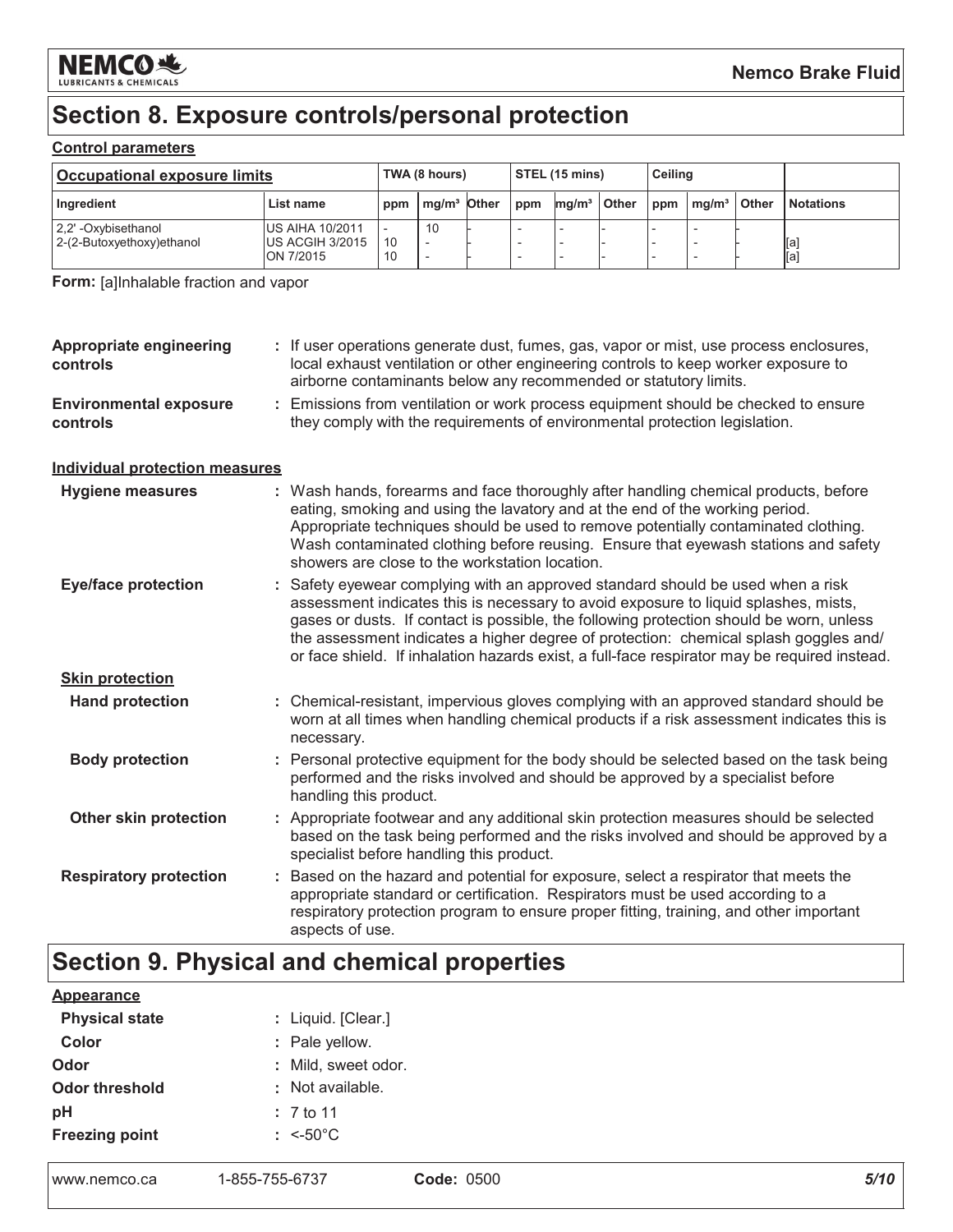

# Section 9. Physical and chemical properties

| <b>Boiling point</b>                              | : $>210^{\circ}$ C ( $>410^{\circ}$ F)         |
|---------------------------------------------------|------------------------------------------------|
| <b>Flash point</b>                                | : Closed cup: $136^{\circ}$ C                  |
| <b>Evaporation rate</b>                           | : Not available.                               |
| Flammability (solid, gas)                         | : Not available.                               |
| Lower and upper explosive<br>(flammable) limits   | : Not available.                               |
| Vapor pressure                                    | $: 0.0093$ kPa (0.07 mm Hg) [room temperature] |
| Vapor density                                     | : $>5$ [Air = 1]                               |
| <b>Relative density</b>                           | : 1.05                                         |
| Solubility in water                               | : Miscible in water.                           |
| <b>Partition coefficient: n-</b><br>octanol/water | $:$ Not available.                             |
| <b>Auto-ignition temperature</b>                  | $:$ Not available.                             |
| Decomposition temperature                         | : Not available.                               |
| <b>Viscosity</b>                                  | : Not available.                               |

# Section 10. Stability and reactivity

| reactions<br><b>Conditions to avoid</b><br>Incompatible materials<br><b>Hazardous decomposition</b> | : No specific data.<br>: Reactive or incompatible with the following materials: oxidizing materials.<br>: Under normal conditions of storage and use, hazardous decomposition products should |
|-----------------------------------------------------------------------------------------------------|-----------------------------------------------------------------------------------------------------------------------------------------------------------------------------------------------|
|                                                                                                     |                                                                                                                                                                                               |
|                                                                                                     |                                                                                                                                                                                               |
|                                                                                                     |                                                                                                                                                                                               |
| <b>Possibility of hazardous</b>                                                                     | : Under normal conditions of storage and use, hazardous reactions will not occur.                                                                                                             |
| <b>Chemical stability</b>                                                                           | : The product is stable.                                                                                                                                                                      |
| <b>Reactivity</b>                                                                                   | : No specific test data related to reactivity available for this product or its ingredients.                                                                                                  |

# Section 11. Toxicological information

#### Information on toxicological effects

#### **Acute toxicity**

| <b>Product/ingredient name</b>      | <b>Result</b> | <b>Species</b> | <b>Dose</b> | <b>Exposure</b> |
|-------------------------------------|---------------|----------------|-------------|-----------------|
| 2-[2-(2-Butoxyethoxy)ethoxy]ethanol | LD50 Oral     | Rat            | 5300 mg/kg  |                 |
| 2.2' -Oxybisethanol                 | LD50 Dermal   | Rabbit         | 11890 mg/kg |                 |
|                                     | LD50 Oral     | Rat            | 12000 mg/kg |                 |
| 2-(2-Butoxyethoxy)ethanol           | LD50 Dermal   | Rabbit         | 2700 mg/kg  |                 |
|                                     | LD50 Oral     | Rat            | 4500 mg/kg  |                 |
| 2-(2-(2-Ethoxyethoxy)ethoxy)ethanol | LD50 Oral     | Rat            | 7750 mg/kg  |                 |

#### **Irritation/Corrosion**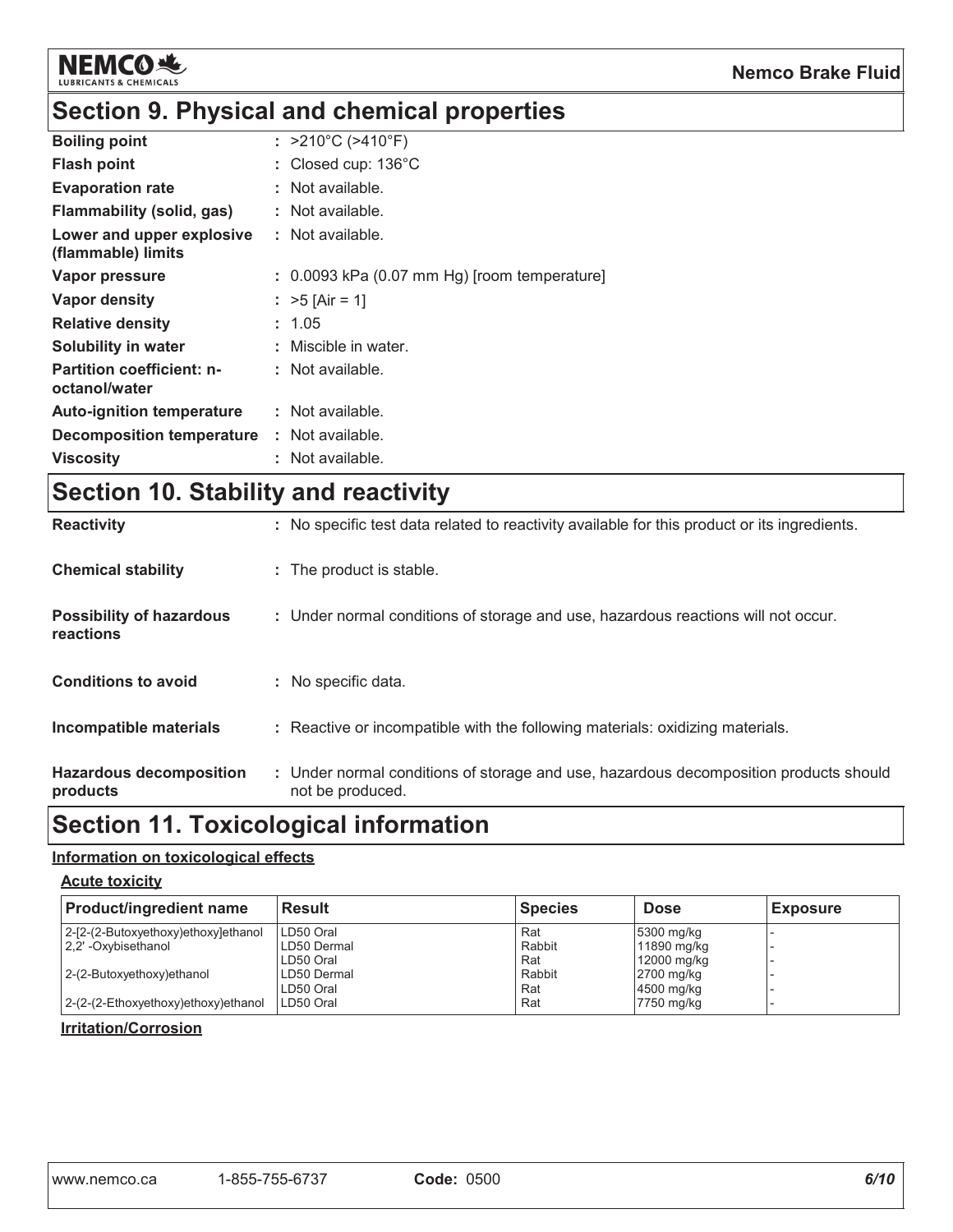

#### **Nemco Brake Fluid**

| <b>Product/ingredient name</b>                                               | <b>Result</b>                                         | <b>Species</b>   | <b>Score</b> | <b>Exposure</b>          | <b>Observation</b> |
|------------------------------------------------------------------------------|-------------------------------------------------------|------------------|--------------|--------------------------|--------------------|
| 2-[2-(2-Butoxyethoxy)ethoxy]ethanol                                          | Eyes - Moderate irritant                              | Rabbit           |              | 24 hours 20 mg           |                    |
|                                                                              | Eyes - Severe irritant<br>Skin - Mild irritant        | Rabbit<br>Rabbit |              | 50 mg<br>24 hours 500 mg |                    |
| 2,2' - Oxybisethanol                                                         | Eves - Mild irritant<br>Skin - Mild irritant          | Rabbit<br>Human  |              | 50 mg<br>72 hours 112 mg |                    |
|                                                                              |                                                       |                  |              | Intermittent             |                    |
| 2-(2-Butoxyethoxy)ethanol                                                    | Skin - Mild irritant<br>Eyes - Moderate irritant      | Rabbit<br>Rabbit |              | 500 mg<br>24 hours 20 mg |                    |
|                                                                              | Eyes - Severe irritant                                | Rabbit           |              | 20 <sub>mg</sub>         |                    |
| <b>Sensitization</b>                                                         |                                                       |                  |              |                          |                    |
| There is no data available.                                                  |                                                       |                  |              |                          |                    |
| <b>Mutagenicity</b>                                                          |                                                       |                  |              |                          |                    |
| There is no data available.                                                  |                                                       |                  |              |                          |                    |
| <b>Carcinogenicity</b>                                                       |                                                       |                  |              |                          |                    |
| There is no data available.                                                  |                                                       |                  |              |                          |                    |
| <b>Reproductive toxicity</b>                                                 |                                                       |                  |              |                          |                    |
| There is no data available.                                                  |                                                       |                  |              |                          |                    |
| <b>Teratogenicity</b>                                                        |                                                       |                  |              |                          |                    |
| There is no data available.                                                  |                                                       |                  |              |                          |                    |
| Specific target organ toxicity (single exposure)                             |                                                       |                  |              |                          |                    |
| There is no data available.                                                  |                                                       |                  |              |                          |                    |
| Specific target organ toxicity (repeated exposure)                           |                                                       |                  |              |                          |                    |
| There is no data available.                                                  |                                                       |                  |              |                          |                    |
| <b>Aspiration hazard</b>                                                     |                                                       |                  |              |                          |                    |
| There is no data available.                                                  |                                                       |                  |              |                          |                    |
| Information on the likely                                                    | : Dermal contact. Eye contact. Inhalation. Ingestion. |                  |              |                          |                    |
| routes of exposure                                                           |                                                       |                  |              |                          |                    |
| Potential acute health effects                                               |                                                       |                  |              |                          |                    |
| Eye contact                                                                  | : Causes serious eye damage.                          |                  |              |                          |                    |
| <b>Inhalation</b>                                                            | : No known significant effects or critical hazards.   |                  |              |                          |                    |
| <b>Skin contact</b>                                                          | : No known significant effects or critical hazards.   |                  |              |                          |                    |
| Ingestion                                                                    | : No known significant effects or critical hazards.   |                  |              |                          |                    |
| Symptoms related to the physical, chemical and toxicological characteristics |                                                       |                  |              |                          |                    |
| Eye contact                                                                  | : Adverse symptoms may include the following:<br>pain |                  |              |                          |                    |
|                                                                              | watering                                              |                  |              |                          |                    |
|                                                                              | redness                                               |                  |              |                          |                    |
| <b>Inhalation</b>                                                            | No known significant effects or critical hazards.     |                  |              |                          |                    |

| <b>Skin contact</b> | : Adverse symptoms may include the following:<br>pain or irritation<br>redness |
|---------------------|--------------------------------------------------------------------------------|
|                     | blistering may occur                                                           |
| Ingestion           | : Adverse symptoms may include the following:<br>stomach pains                 |

#### Delayed and immediate effects and also chronic effects from short and long term exposure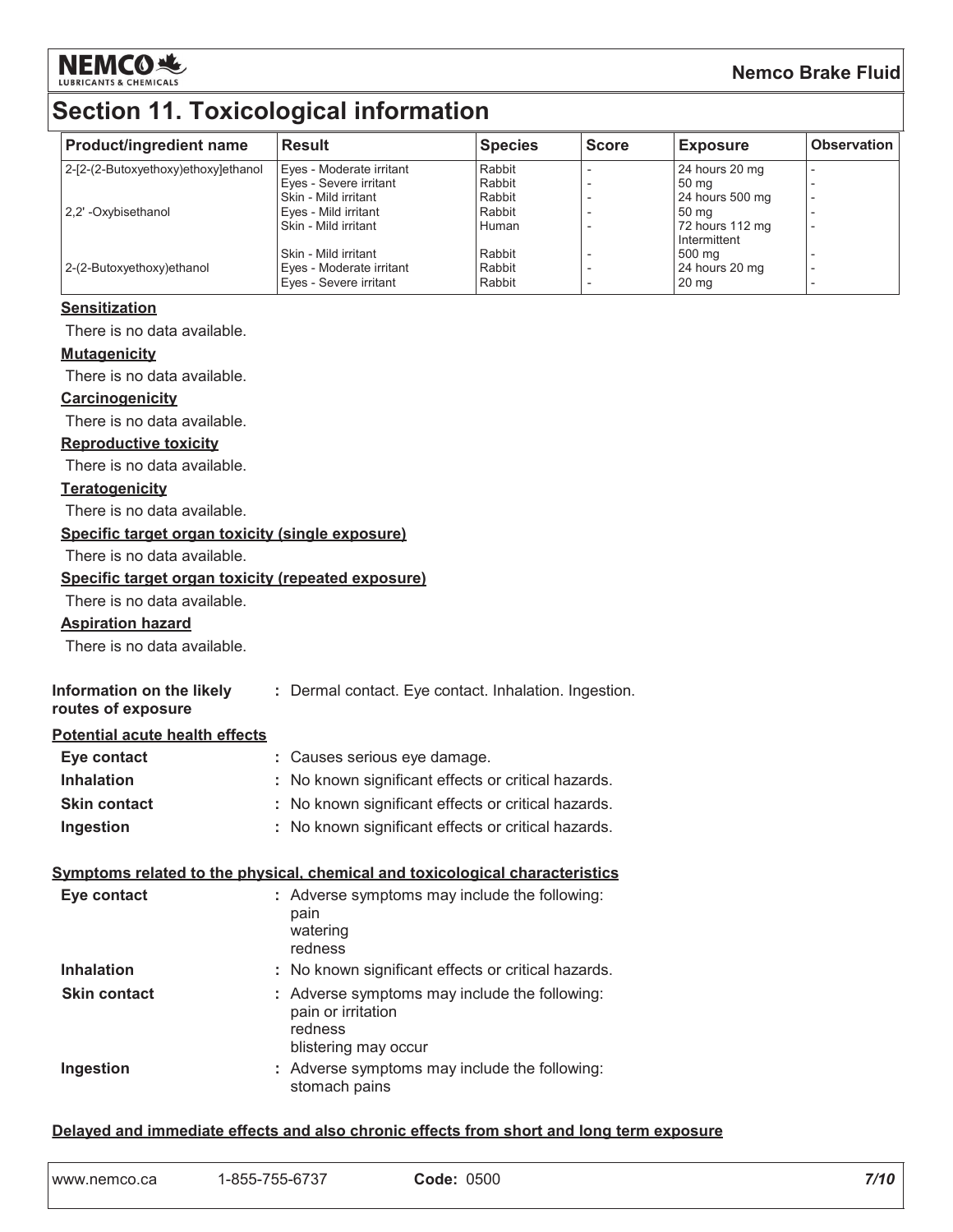

# **Section 11. Toxicological information**

| <b>Short term exposure</b>              |                                                     |
|-----------------------------------------|-----------------------------------------------------|
| <b>Potential immediate</b><br>effects   | : No known significant effects or critical hazards. |
| <b>Potential delayed effects</b>        | : No known significant effects or critical hazards. |
| Long term exposure                      |                                                     |
| <b>Potential immediate</b><br>effects   | : No known significant effects or critical hazards. |
| <b>Potential delayed effects</b>        | : No known significant effects or critical hazards. |
| <b>Potential chronic health effects</b> |                                                     |
| General                                 | : No known significant effects or critical hazards. |
| Carcinogenicity                         | : No known significant effects or critical hazards. |
| <b>Mutagenicity</b>                     | : No known significant effects or critical hazards. |
| <b>Teratogenicity</b>                   | : No known significant effects or critical hazards. |
| <b>Developmental effects</b>            | : No known significant effects or critical hazards. |
| <b>Fertility effects</b>                | : No known significant effects or critical hazards. |

#### **Numerical measures of toxicity**

#### **Acute toxicity estimates**

| Route  | <b>ATE value</b> |
|--------|------------------|
| Oral   | 2131.6 mg/kg     |
| Dermal | 24300 mg/kg      |

# **Section 12. Ecological information**

#### **Toxicity**

| <b>Product/ingredient name</b> | <b>Result</b>                        | Species                    | <b>Exposure</b> |
|--------------------------------|--------------------------------------|----------------------------|-----------------|
| 2,2'-Oxybisethanol             | Acute LC50 75200000 ug/L Fresh water | Fish - Pimephales promelas | 96 hours        |
| 2-(2-Butoxyethoxy)ethanol      | Acute LC50 1300000 µg/L Fresh water  | Fish - Lepomis macrochirus | 96 hours        |

#### Persistence and degradability

There is no data available.

#### **Bioaccumulative potential**

| <b>Product/ingredient name</b>                                                           | 'LoqP <sub>ow</sub> | <b>BCF</b> | <b>Potential</b>  |
|------------------------------------------------------------------------------------------|---------------------|------------|-------------------|
| 2-[2-(2-Butoxyethoxy)ethoxy]ethanol<br>2.2' - Oxybisethanol<br>2-(2-Butoxyethoxy)ethanol | 0.51<br>$-1.98$     | 100        | low<br>low<br>low |
| 2-(2-(2-Ethoxyethoxy)ethoxy)ethanol                                                      | $-2.79$             |            | low               |

#### **Mobility in soil**

| Soil/water partition           | : There is no data available. |
|--------------------------------|-------------------------------|
| coefficient (K <sub>oc</sub> ) |                               |

#### Other adverse effects

: No known significant effects or critical hazards.

| www.nemco.ca | 1-855-755-6737 | <b>Code: 0500</b> |
|--------------|----------------|-------------------|
|              |                |                   |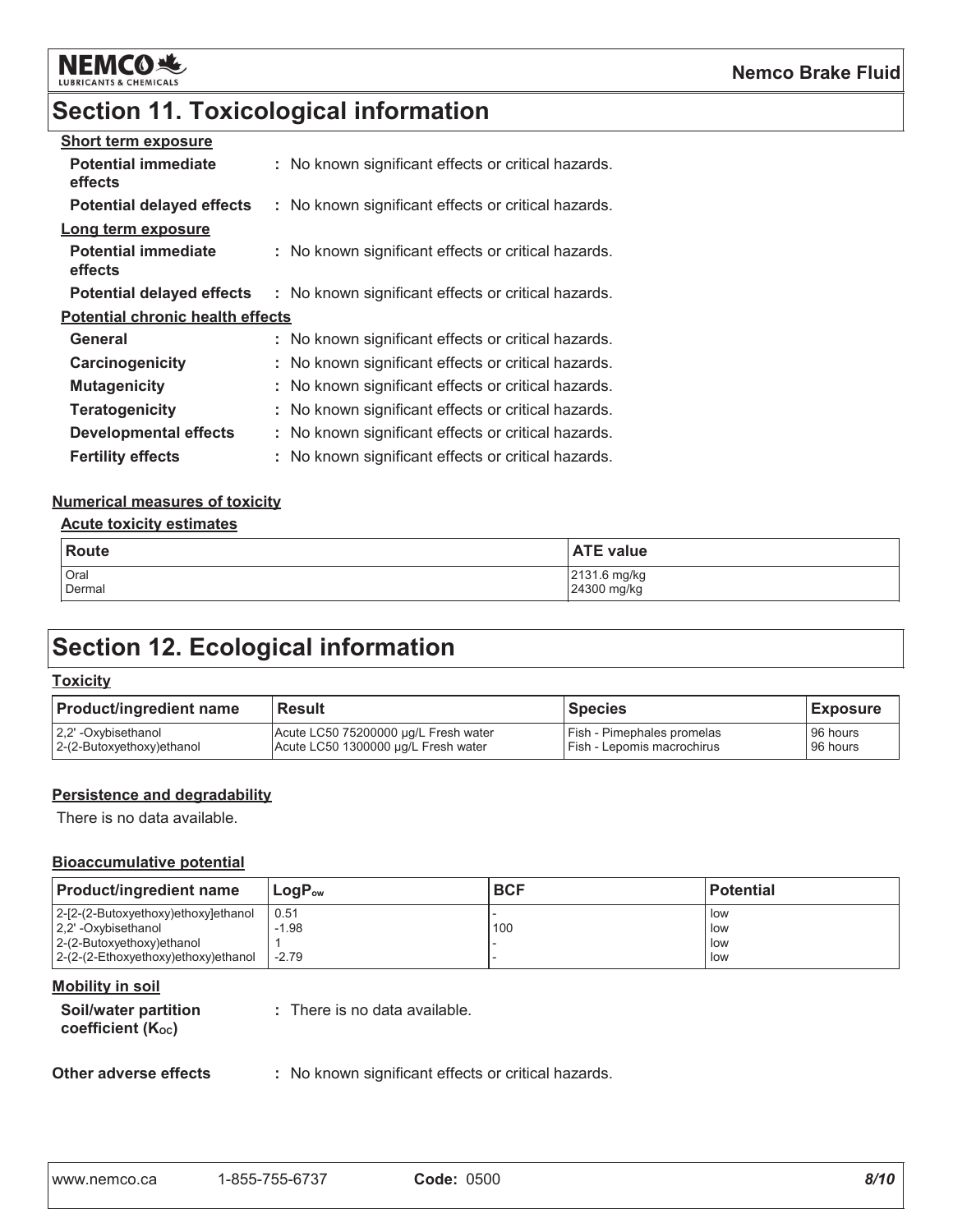

**Nemco Brake Fluid** 

### **Section 13. Disposal considerations**

**Disposal methods** : The generation of waste should be avoided or minimized wherever possible. Disposal of this product, solutions and any by-products should comply with the requirements of environmental protection and waste disposal legislation and any regional local authority requirements. Dispose of surplus and non-recyclable products via a licensed waste disposal contractor. Waste should not be disposed of untreated to the sewer unless fully compliant with the requirements of all authorities with jurisdiction. Waste packaging should be recycled. Incineration or landfill should only be considered when recycling is not feasible. This material and its container must be disposed of in a safe way. Care should be taken when handling empty containers that have not been cleaned or rinsed out. Empty containers or liners may retain some product residues. Avoid dispersal of spilled material and runoff and contact with soil, waterways, drains and sewers.

### **Section 14. Transport information**

|                                      | <b>TDG</b>               | <b>IMDG</b>    | <b>IATA</b>    |
|--------------------------------------|--------------------------|----------------|----------------|
| <b>UN number</b>                     | Not regulated.           | Not regulated. | Not regulated. |
| <b>UN proper</b><br>shipping name    | $\overline{\phantom{a}}$ |                |                |
| <b>Transport</b><br>hazard class(es) | $\overline{\phantom{a}}$ |                |                |
| <b>Packing group</b>                 | $\overline{\phantom{a}}$ | Ξ.             | -              |
| <b>Environmental</b><br>hazards      | No.                      | No.            | No.            |
| <b>Additional</b><br>information     |                          |                |                |

**AERG** : Not applicable

Special precautions for user : Transport within user's premises: always transport in closed containers that are upright and secure. Ensure that persons transporting the product know what to do in the event of an accident or spillage.

# **Section 15. Regulatory information**

| <b>Canadian lists</b>        |                                                                   |
|------------------------------|-------------------------------------------------------------------|
| <b>Canadian NPRI</b>         | : The following components are listed: 2-(2-Butoxyethoxy) ethanol |
| <b>CEPA Toxic substances</b> | : None of the components are listed.                              |
| <b>Canada inventory</b>      | : All components are listed or exempted.                          |
| <b>International lists</b>   |                                                                   |
| <b>National inventory</b>    |                                                                   |
| <b>Australia</b>             | : Not determined.                                                 |
| China                        | : All components are listed or exempted.                          |
| <b>Europe</b>                | : All components are listed or exempted.                          |
|                              |                                                                   |